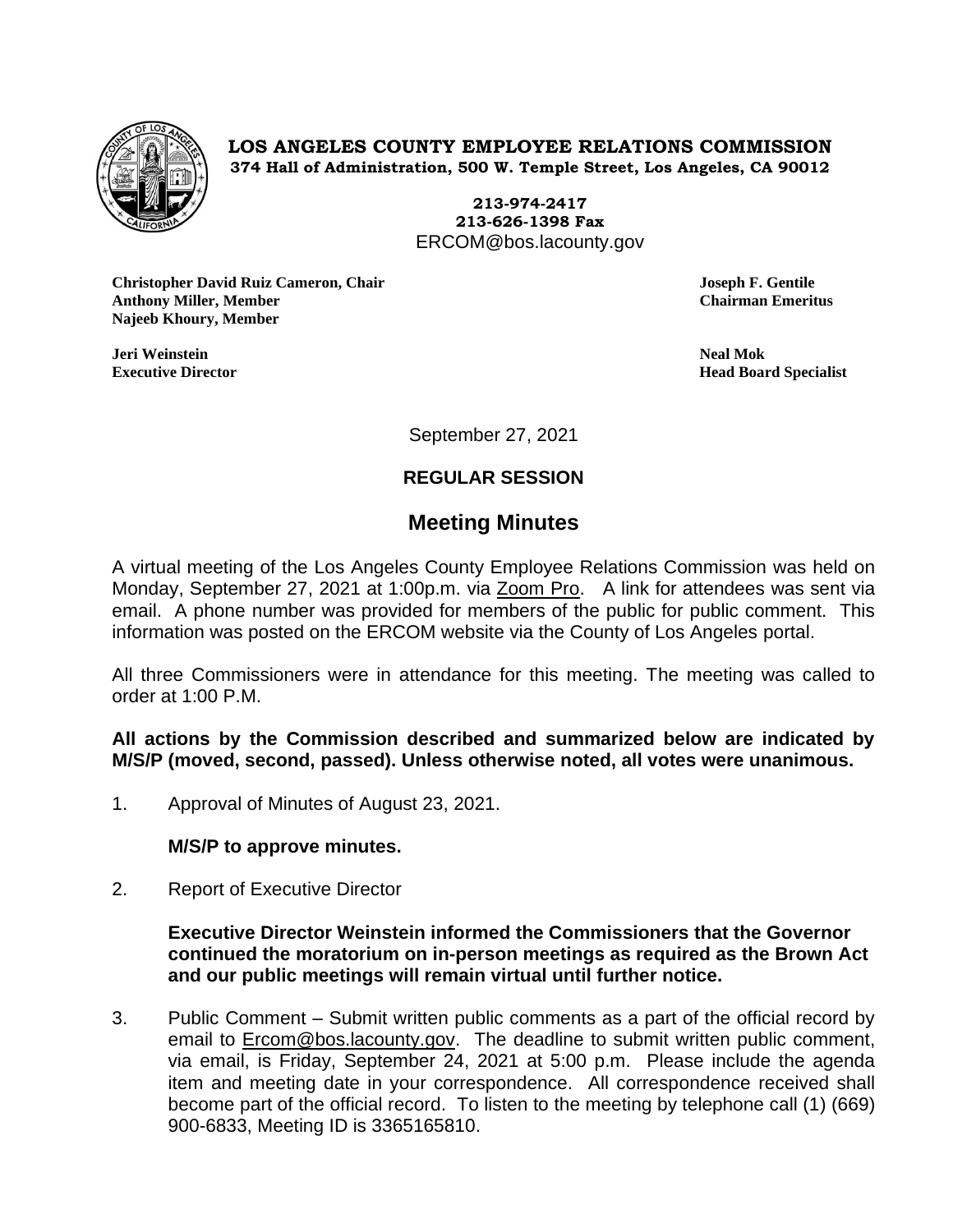### **There was no public comment.**

- 4. Consideration of requests for **Unfair Practice Charges:**
	- **a.** American Federation of State, County & Municipal Employees **(AFSCME),** Local 1083

#### **NONE**

**b.** American Federation of State, County, & Municipal Employees **(AFCSME)** Local 685

#### **NONE**

**c.** Association for Los Angeles Deputy Sheriffs **(ALADS)**

#### **NONE**

**d.** California Association of Professional Employees **(CAPE)**

#### **NONE**

**e.** International Brotherhood of Electrical Workers, Local 11 **(IBEW)**

| -UFC 012-21 | International Brotherhood of Electrical Workers, Local 11 |
|-------------|-----------------------------------------------------------|
|             | (IBEW) vs. Department of Public Works (DPW)               |
|             | (Discrimination and Retaliation)                          |
|             | (Cont'd from August 23, 2021)                             |
|             |                                                           |

- -County's objections and Motion to Dismiss
- -Union response to County objections and Motion to Dismiss

#### **M/S/P to grant Union's request for continuance.**

## **Parties argued the matter. This matter was continued to afford the Union an opportunity to amend the Unfair Practice Charge.**

- **f.** Professional Peace Officers Association (**PPOA**)
	- -UFC 011-21 Professional Peace Officers Association (PPOA) vs Los Angeles County Board of Supervisors (BOS) (Failure to meet and confer regarding decision to contract Security Services to outside vendor rather than Bargaining Unit 621, Security Officers) (Cont'd from June 28, 2021)